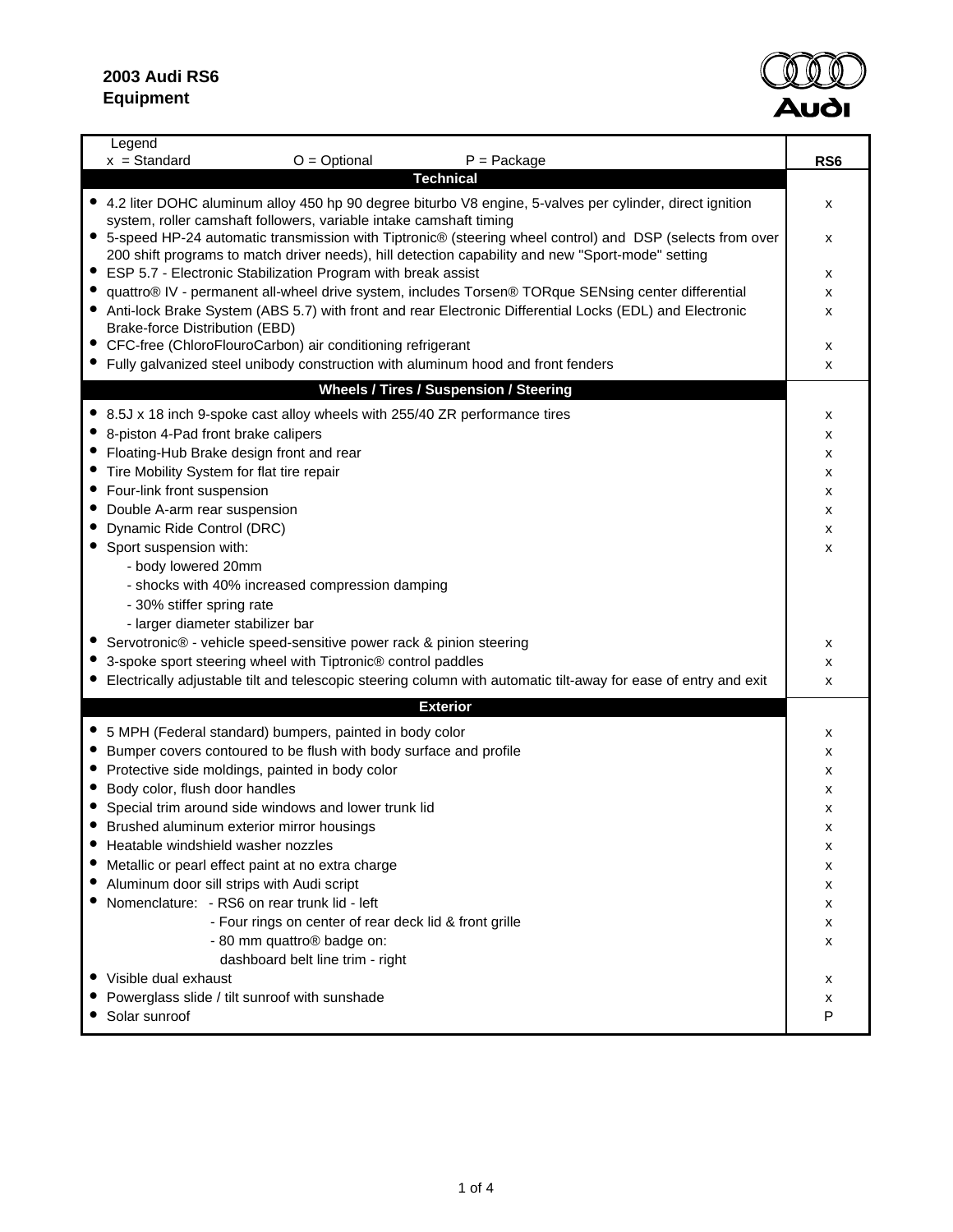## **2003 Audi RS6 Equipment**



| Legend                                                                                                                                                            |                 |  |  |  |  |  |  |  |
|-------------------------------------------------------------------------------------------------------------------------------------------------------------------|-----------------|--|--|--|--|--|--|--|
| $x = Standard$<br>$O = Optional$<br>$P =$ Package<br><b>Exterior Lighting</b>                                                                                     | RS <sub>6</sub> |  |  |  |  |  |  |  |
|                                                                                                                                                                   |                 |  |  |  |  |  |  |  |
| • Xenon high intensity, high and low beam discharge headlights                                                                                                    | х               |  |  |  |  |  |  |  |
| • Two front fog lights located in lower bumper                                                                                                                    |                 |  |  |  |  |  |  |  |
| • Two rear fog lights                                                                                                                                             |                 |  |  |  |  |  |  |  |
| • High pressure headlight washers, retractable, flush with bumper                                                                                                 |                 |  |  |  |  |  |  |  |
| • Red taillight lenses with amber lenses for turn signal                                                                                                          |                 |  |  |  |  |  |  |  |
| • "Puddle" lights in all four doors                                                                                                                               |                 |  |  |  |  |  |  |  |
| • White side turn indicator lights in front fenders with amber shine-through bulbs                                                                                |                 |  |  |  |  |  |  |  |
| <b>Interior Lighting</b>                                                                                                                                          |                 |  |  |  |  |  |  |  |
| • Interior lights in front and rear headliner with fade-in and fade-out feature, time delay and automatic switch                                                  | x               |  |  |  |  |  |  |  |
| on when key is withdrawn from ignition                                                                                                                            |                 |  |  |  |  |  |  |  |
| Front and rear reading lights located in headliner                                                                                                                | х               |  |  |  |  |  |  |  |
| Red ambient LED lighting in headliner for front center console illumination                                                                                       | X               |  |  |  |  |  |  |  |
| Illumination for interior door release handles                                                                                                                    | x<br>X          |  |  |  |  |  |  |  |
| • Front and rear footwell lights                                                                                                                                  |                 |  |  |  |  |  |  |  |
| • Illuminated glove box, trunk, lighter and ashtray                                                                                                               | X               |  |  |  |  |  |  |  |
| <b>Comfort and Convenience</b>                                                                                                                                    |                 |  |  |  |  |  |  |  |
| • Fully automatic dual zone climate control system with sun sensor, smog sensor and activated charcoal filter                                                     | x               |  |  |  |  |  |  |  |
| • Power windows with:                                                                                                                                             | X               |  |  |  |  |  |  |  |
| - power retention (until either front door is opened)                                                                                                             |                 |  |  |  |  |  |  |  |
| - "one-touch down" and "one-touch up" for all four windows                                                                                                        |                 |  |  |  |  |  |  |  |
| - "pinch protection" for all four windows (reverses window at force >100N)                                                                                        |                 |  |  |  |  |  |  |  |
| - driver controlled lock out switch for rear power windows                                                                                                        |                 |  |  |  |  |  |  |  |
| Electronic cruise control with coast, resume and speed-up features                                                                                                | X               |  |  |  |  |  |  |  |
| Large auto dimming / folding outside mirrors and auto dimming inside mirror with compass                                                                          | X               |  |  |  |  |  |  |  |
| Electrical adjustable outside mirrors with defog features                                                                                                         | X               |  |  |  |  |  |  |  |
| Electrical rear window defogger with automatic timed shut off feature                                                                                             | X               |  |  |  |  |  |  |  |
| • Power central locking system (doors, deck lid and fuel door) with selective unlocking (enables unlocking                                                        | οf<br>X         |  |  |  |  |  |  |  |
| a single front door or all doors), plus:                                                                                                                          |                 |  |  |  |  |  |  |  |
| - convenient close feature for windows & sunroof (functions by holding key in lock position)                                                                      |                 |  |  |  |  |  |  |  |
| - master switch located in driver's door                                                                                                                          |                 |  |  |  |  |  |  |  |
| - convenient open for windows (functions by holding key in unlock position)                                                                                       |                 |  |  |  |  |  |  |  |
| • Radio frequency remote locking system with selective unlock, remote trunk opening and panic function,<br>remote also activates interior lights and alarm system | X               |  |  |  |  |  |  |  |
| Remote trunk lid release button located in driver's door with "soft-touch" open                                                                                   | х               |  |  |  |  |  |  |  |
| Illuminated vanity mirrors in right and left front sunvisors                                                                                                      | X               |  |  |  |  |  |  |  |
| • 4 assist handles in headliner with slow retraction feature                                                                                                      | x               |  |  |  |  |  |  |  |
| Folding ignition key with remote controls (with 5th door release)                                                                                                 | x               |  |  |  |  |  |  |  |
| • HomeLink® 3 channel remote transmitter located in driver's sunvisor                                                                                             | x               |  |  |  |  |  |  |  |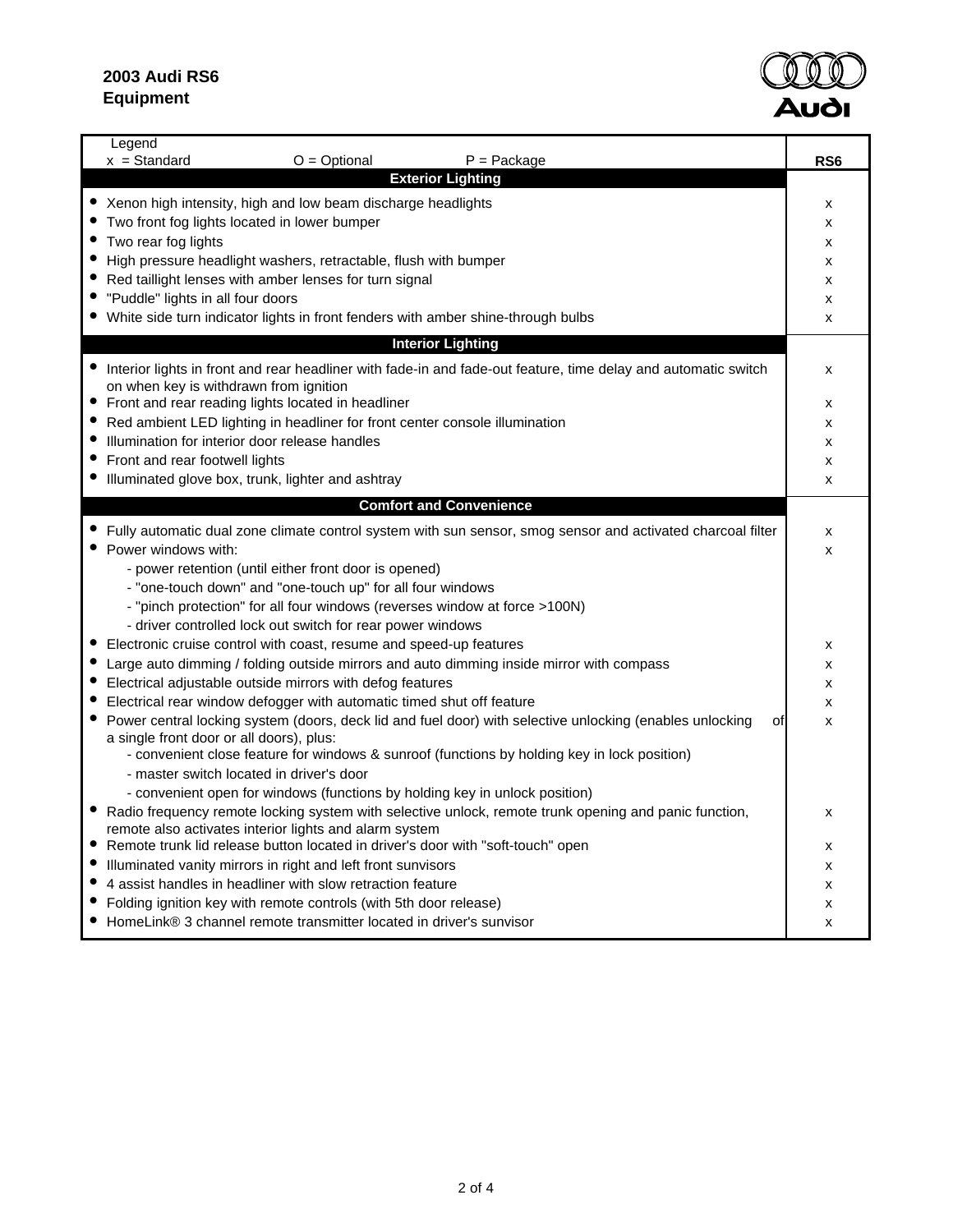П



| Legend<br>$x = Standard$<br>$O = \text{Optional}$<br>$P =$ Package                                                           | RS <sub>6</sub> |
|------------------------------------------------------------------------------------------------------------------------------|-----------------|
| <b>Seating</b>                                                                                                               |                 |
| • 12-way power front driver and passenger heated Sport seats with electric lumbar adjustment and lockable<br>head restraints | х               |
| • 3-position memory for driver and passenger seats (drivers side memory controls seats, mirrors, steering                    | х               |
| wheel position and climate control)                                                                                          |                 |
| • 3 rear seating positions with head restraints and 3-point safety belts                                                     | х               |
| Heated front and rear seats<br>• Folding front center armrest with adjustable angle                                          | x               |
| • 1/3 - 2/3 split folding rear seat with lockable seat backs                                                                 | х<br>x          |
| <b>Interior</b>                                                                                                              |                 |
|                                                                                                                              |                 |
| • Leather upholstery with door panel inserts<br>• Perforated leather shift knob                                              | х               |
| • Full length center console with:                                                                                           | х<br>х          |
| - forward storage area in front of shift selector / fold out cup holder                                                      |                 |
| - storage area under front center armrest                                                                                    |                 |
| - adjustable rear passenger air vents and rear power outlet                                                                  |                 |
| • Two retractable front cup holders (one in dash and one in center console)                                                  | х               |
| (The cup holder in center console is not available with Audi Navigation System)                                              |                 |
| • Two retractable rear cup holders                                                                                           | x               |
| • Owners manual wallet storage area below steering column                                                                    | x               |
| • Rear seat heater vents under front seats                                                                                   | x               |
| • Front and rear floor footwell mats                                                                                         | x               |
| • Four tie-down eyelets with luggage net in trunk                                                                            | х               |
| • Tool kit located in left rear storage compartment in luggage area                                                          | х               |
| Fold down rear center armrest<br>Auto dimming inside mirrors and dimming / folding outside rearview mirrors                  | х               |
| Expandable ski sack                                                                                                          | х<br>х          |
| • Power rear and manual rear side window sunshades                                                                           | P               |
| • Headliner upholstered in Alcantara                                                                                         | x               |
| • Genuine wood inlays in dashboard, center console, and door panels                                                          | х               |
| • Gray Poplar Wood Trim                                                                                                      | x               |
| • Carbon Fiber Interior Trim (Replaces Gray Poplar Wood)                                                                     | $\circ$         |
| <b>Instrumentation and Electrical Equipment</b>                                                                              |                 |
| Backlit instrument cluster with automatic brightness control with:                                                           | x               |
| - tachometer, electronic speedometer, digital clock with date, fuel gauge,                                                   |                 |
| temperature gauge, oil temperature gauge, voltmeter, white illumination with red pointers                                    |                 |
| Digital odometer with service interval indicator                                                                             | x               |
| Driver information display with:                                                                                             | x               |
| - outside temperature display plus 5-function trip computer                                                                  |                 |
| - radio / telephone display                                                                                                  |                 |
| - active Auto Check system with speed warning device                                                                         |                 |
| - pictogram display for open door and deck lid                                                                               |                 |
| Anti-theft vehicle alarm system with blinking theft deterrent light                                                          | х               |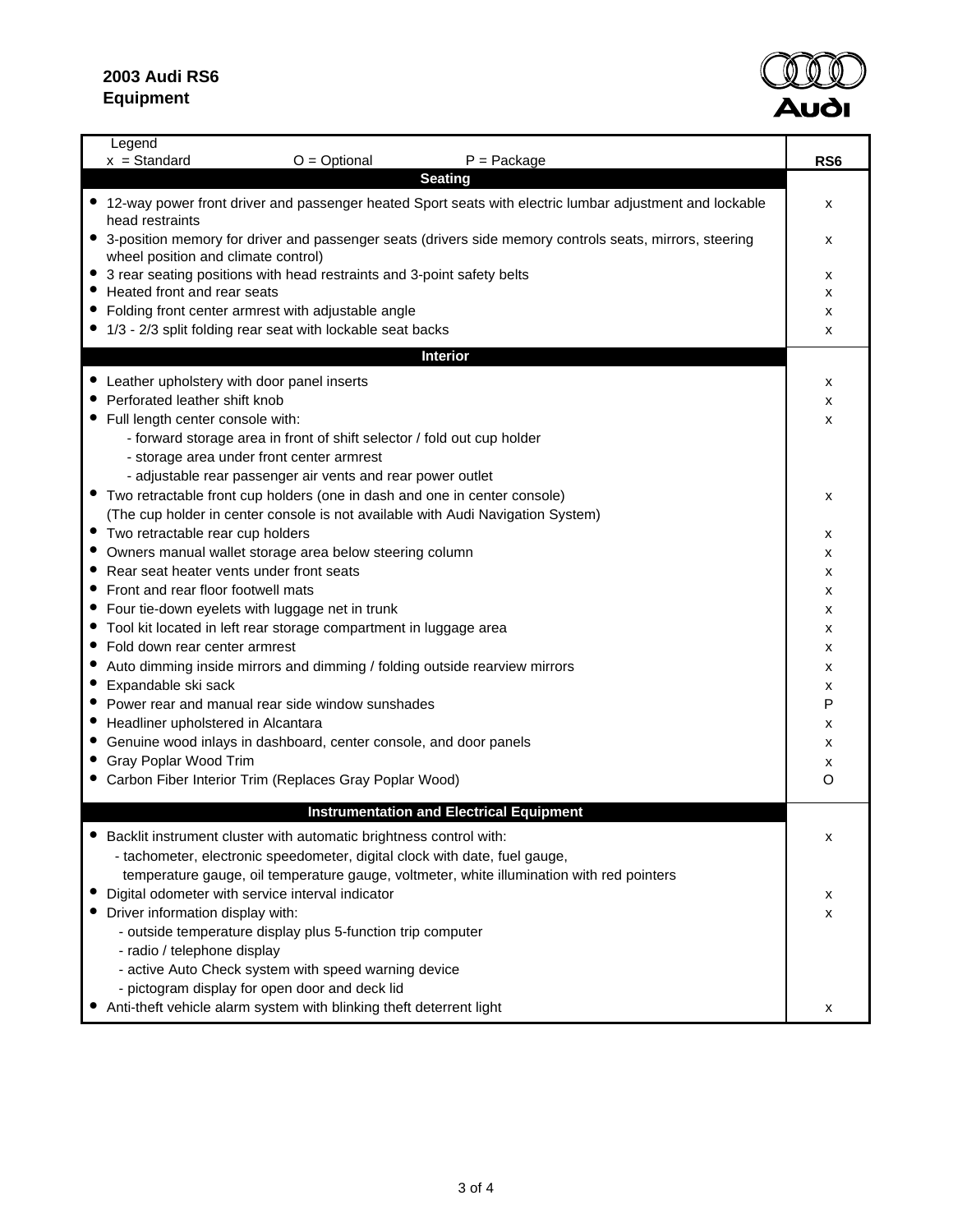

| Legend                                                                                                               |                 |
|----------------------------------------------------------------------------------------------------------------------|-----------------|
| $x = Standard$<br>$O = \text{Optional}$<br>$P =$ Package                                                             | RS <sub>6</sub> |
| Instrumentation and Electrical Equipment (Continued)                                                                 |                 |
| • Windshield wipers with large sweep area and 4-position interval rates                                              | x               |
| Rear window wiper and washer                                                                                         | x               |
| • Symphony II 2-DIN AM/FM radio with cassette, 6-disc CD-player and:                                                 | x               |
| - RBDS (Radio Broadcast Display System displays radio station call letters and other information)                    |                 |
| - GALA (Graduated Audio Level Adjustment, varies volume based on vehicle speed)                                      |                 |
| • Bose® 200 watt Premium Sound System with subwoofer                                                                 | x               |
| Integrated digital portable phone with voice recognition                                                             | O               |
| OnStar® Telematics hardware with 1 year service and phone preparation                                                | O               |
| • Global positioning Audi Navigation System                                                                          | $\circ$         |
| <b>Safety</b>                                                                                                        |                 |
|                                                                                                                      |                 |
| • Driver and front passenger next generation airbag supplemental restraints                                          | x               |
| • Front seat-mounted side airbags                                                                                    | x               |
| ● Inflatable SIDEGUARD <sup>™</sup> curtain airbags                                                                  | x               |
| Rear seat-mounted side airbags                                                                                       | O               |
| • Front 3-point safety belts with automatic pretensioning, height adjustable upper mounts and belt force<br>limiters | x               |
| • Three rear 3-point safety belts with automatic pretensioning                                                       | x               |
| • Front passenger and rear safety belts with Convertible Locking Retractors (ELR and ALR modes)                      | x               |
| Child-safety rear door locks                                                                                         | x               |
| • Central locking system with safety unlock feature (unlocks doors and turns on interior lights if airbag deploys)   | x               |
|                                                                                                                      |                 |
| • Active reflectors in rear of all doors and rear deck lid                                                           | x               |
| Emergency warning triangle located in rear deck lid                                                                  | x               |
| Locking headrests for front seats                                                                                    | x               |
| • LATCH System for outboard rear seating positions                                                                   | x               |
| • First-aid kit in rear center armrest                                                                               | x               |
| Front and Rear Parktronic™ Acoustic Parking System                                                                   | x               |
| Tire Pressure Monitor System                                                                                         | x               |
| Immobilizer III transponder system                                                                                   | x               |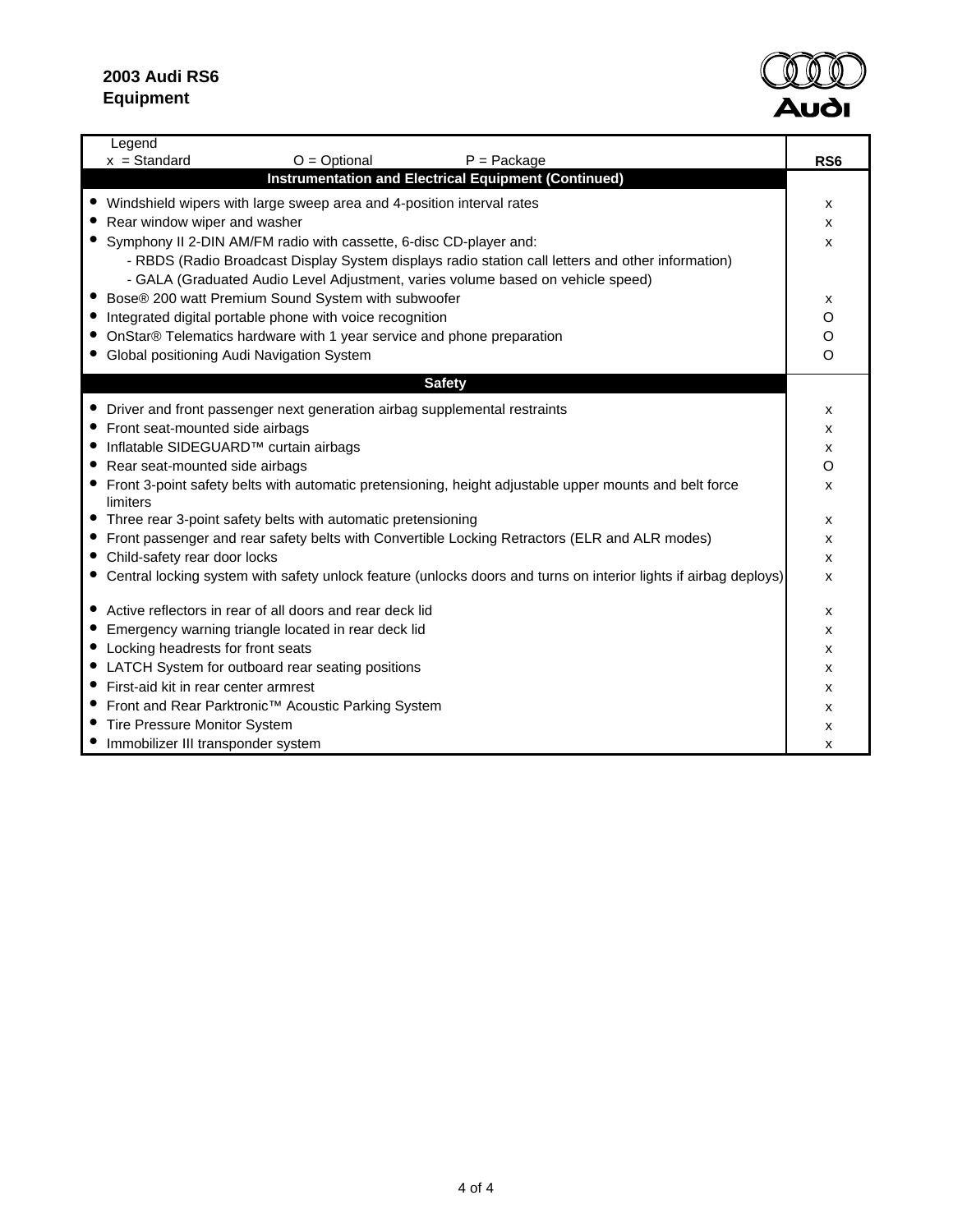

| Legend<br>$x =$ Included in package<br>$O = Optional$<br>- = Not available                                                                                                                                                                                                                                                                                                                                                                                                                                                                                                                                                                                                                                                                     | RS <sub>6</sub>                       |  |  |  |  |  |  |  |
|------------------------------------------------------------------------------------------------------------------------------------------------------------------------------------------------------------------------------------------------------------------------------------------------------------------------------------------------------------------------------------------------------------------------------------------------------------------------------------------------------------------------------------------------------------------------------------------------------------------------------------------------------------------------------------------------------------------------------------------------|---------------------------------------|--|--|--|--|--|--|--|
| <b>Options</b>                                                                                                                                                                                                                                                                                                                                                                                                                                                                                                                                                                                                                                                                                                                                 |                                       |  |  |  |  |  |  |  |
| (PWX) Warm Weather package<br>- (3FR) Solar sunroof<br>- (3Y5) Power rear and manual side window sunshades                                                                                                                                                                                                                                                                                                                                                                                                                                                                                                                                                                                                                                     | O<br>x<br>X                           |  |  |  |  |  |  |  |
| <b>Separate Options</b>                                                                                                                                                                                                                                                                                                                                                                                                                                                                                                                                                                                                                                                                                                                        |                                       |  |  |  |  |  |  |  |
| • (4X4) Rear side airbags<br>(7Q9) Audi Navigation System<br>(5TU) Carbon Fiber Interior Trim<br>Motorola® digital / portable phone with voice control (in combination with OnStar®)<br>• OnStar® Telematics hardware with 1 year service and phone preparation                                                                                                                                                                                                                                                                                                                                                                                                                                                                                | O<br>O<br>$\rm _{\rm o}^{\rm o}$<br>O |  |  |  |  |  |  |  |
| <b>Warranty Information for all models</b>                                                                                                                                                                                                                                                                                                                                                                                                                                                                                                                                                                                                                                                                                                     |                                       |  |  |  |  |  |  |  |
| <b>United States / Canada</b><br>● 4-year/50,000 mile new vehicle limited warranty / 4-year/80,000 km new vehicle limited warranty<br>4-year/50,000 mile no-charge scheduled maintenance / 4-year/80,000 km no-charge scheduled maintenance<br>12-year limited warranty against corrosion perforation<br>24-hour Roadside Assistance for 4 years                                                                                                                                                                                                                                                                                                                                                                                               |                                       |  |  |  |  |  |  |  |
| "quattro" is a registered trademark of Audi AG<br>"multitronic" is a registered trademark of Audi AG<br>"Tiptronic" is a registered trademark of Dr. Ing. h. c. F. Porsche AG.<br>"Torsen" is a registered trademark of Zexel-Gleason USA, Inc.<br>"Servotronic" is a registered trademark of the AM General Corporation.<br>"Motorola" is a registered trademark of Motorola, Inc.<br>"HomeLink" is a registered trademark of Johnson Controls, Inc.<br>"Bose" is a registered trademark of the Bose Corporation. Covered by patent rights issued and/or pending.<br>"Parktronic" is registered trademark of Audi AG<br>"FrontTrak" is a registered trademark of Audi AG<br>"OnStar" is a registered trademark of General Motors Corporation. |                                       |  |  |  |  |  |  |  |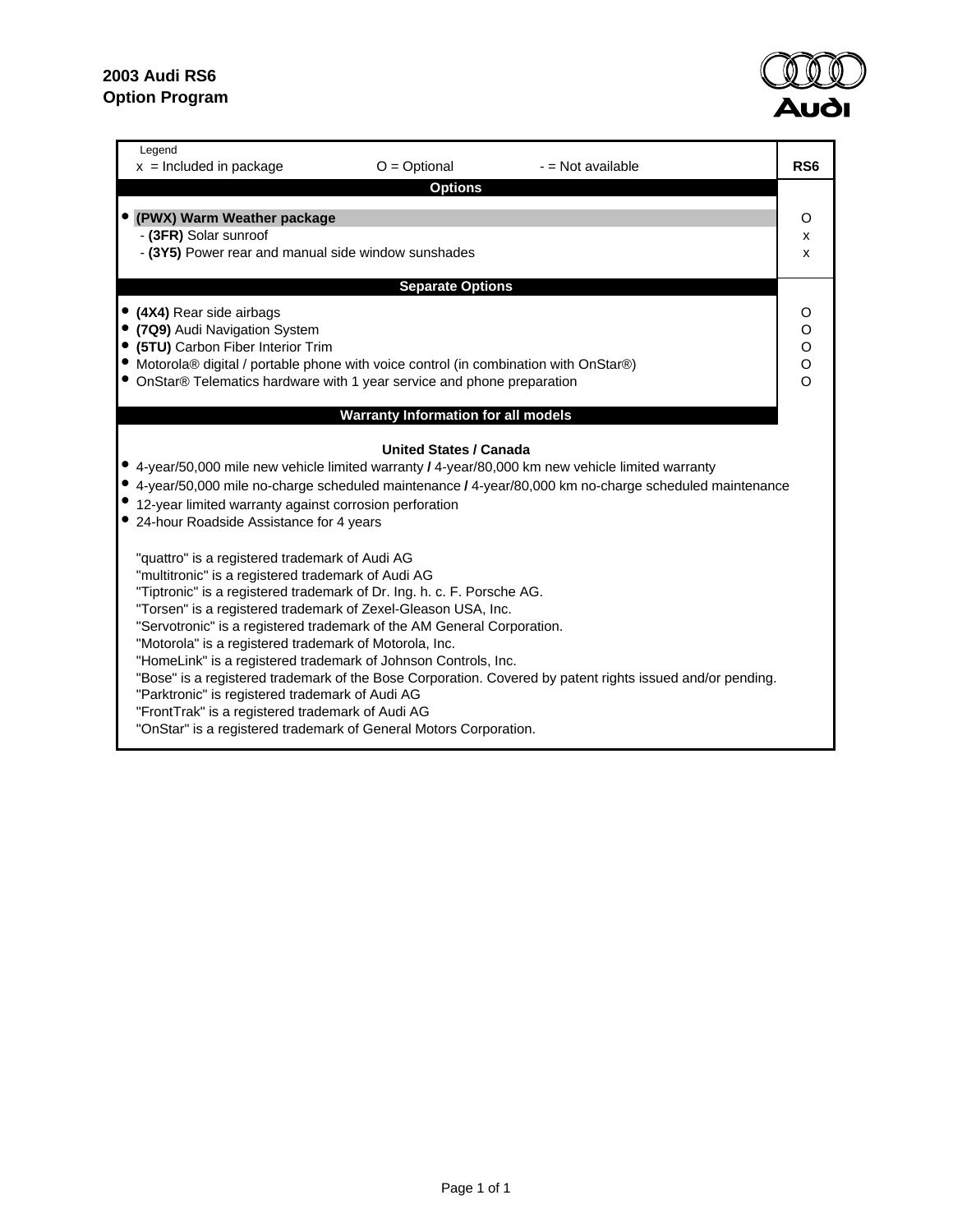| <b>Technical Specifications</b>                                                                             | 2003 Audi RS6                                                                                                               |  |  |  |  |  |  |  |  |  |
|-------------------------------------------------------------------------------------------------------------|-----------------------------------------------------------------------------------------------------------------------------|--|--|--|--|--|--|--|--|--|
| <b>ENGINE:</b>                                                                                              |                                                                                                                             |  |  |  |  |  |  |  |  |  |
| Type                                                                                                        | V8 spark-ignition, DOHC aluminum alloy 90 degree biturbo V8, TLEV exhaust standard                                          |  |  |  |  |  |  |  |  |  |
| Arrangement                                                                                                 | Front mounted, longitudinal                                                                                                 |  |  |  |  |  |  |  |  |  |
| Bore                                                                                                        | 3.32 in.<br>84.5 mm                                                                                                         |  |  |  |  |  |  |  |  |  |
| Stroke                                                                                                      | 3.66 in.<br>93.0 mm                                                                                                         |  |  |  |  |  |  |  |  |  |
| Displacement                                                                                                | 255 cu. in. 4172 cc                                                                                                         |  |  |  |  |  |  |  |  |  |
| Compression ratio                                                                                           | 9.8:1                                                                                                                       |  |  |  |  |  |  |  |  |  |
| Fuel requirement                                                                                            | Premium Plus unleaded recommended for maximum performance                                                                   |  |  |  |  |  |  |  |  |  |
| Horsepower (SAE)                                                                                            | @<br>450 hp<br>5700 - 6400<br>rpm                                                                                           |  |  |  |  |  |  |  |  |  |
| Max. Torque                                                                                                 | @<br>415 lbs. ft<br>1950 - 5600<br>rpm                                                                                      |  |  |  |  |  |  |  |  |  |
| <b>ENGINE DESIGN:</b>                                                                                       |                                                                                                                             |  |  |  |  |  |  |  |  |  |
| Cylinder block                                                                                              | Aluminum alloy                                                                                                              |  |  |  |  |  |  |  |  |  |
| Crankshaft                                                                                                  |                                                                                                                             |  |  |  |  |  |  |  |  |  |
|                                                                                                             | Forged steel, 5 main bearings                                                                                               |  |  |  |  |  |  |  |  |  |
| Cylinder head<br>Valve train / intake                                                                       | Aluminum alloy                                                                                                              |  |  |  |  |  |  |  |  |  |
|                                                                                                             | DOHC, belt driven, hydraulic lifters, variable intake camshaft timing                                                       |  |  |  |  |  |  |  |  |  |
|                                                                                                             | roller camshaft followers with hydraulic compensation, 3 intake valves, 2 sodium-cooled exhaust valves                      |  |  |  |  |  |  |  |  |  |
| Firing order                                                                                                | $1 - 5 - 4 - 8 - 6 - 3 - 7 - 2$                                                                                             |  |  |  |  |  |  |  |  |  |
| Cooling system                                                                                              | Water-cooled, thermostatically controlled radiator fan                                                                      |  |  |  |  |  |  |  |  |  |
| Lubrication system                                                                                          | Gear pump, pressurized, full flow with oil cooler                                                                           |  |  |  |  |  |  |  |  |  |
| Fuel injection /                                                                                            | ME 7.1.1 Motronic with electronic multi-point sequential fuel injection with mass air measurement, hot film air mass sensor |  |  |  |  |  |  |  |  |  |
| Ignition system<br>mapped ignition with solid-state high-voltage distribution, electronic throttle control, |                                                                                                                             |  |  |  |  |  |  |  |  |  |
|                                                                                                             | three knock sensors with cylinder selective knock control and fully adaptive controls, coordinated torque control, and      |  |  |  |  |  |  |  |  |  |
|                                                                                                             | cylinder-bank selective exhaust -gas temperature control,                                                                   |  |  |  |  |  |  |  |  |  |
| <b>Turbo Chargers</b>                                                                                       | Two turbochargers with integrated boost control, one turbo charger per cylinder bank                                        |  |  |  |  |  |  |  |  |  |
| <b>Emission system</b>                                                                                      | Two air-gap-insulated tubular manifolds, two underhood primary catalytic converters, two underfloor main converters,        |  |  |  |  |  |  |  |  |  |
|                                                                                                             | cylinder-bank selective lambda control with heated oxygen sensors                                                           |  |  |  |  |  |  |  |  |  |
| <b>ELECTRICAL SYSTEM:</b>                                                                                   |                                                                                                                             |  |  |  |  |  |  |  |  |  |
| <b>Battery</b>                                                                                              | 14 volts<br>110 amp/hr                                                                                                      |  |  |  |  |  |  |  |  |  |
| Alternator                                                                                                  | 14 volts<br>$150$ amp                                                                                                       |  |  |  |  |  |  |  |  |  |
| <b>DRIVETRAIN:</b>                                                                                          |                                                                                                                             |  |  |  |  |  |  |  |  |  |
| Transmission                                                                                                | Electronically controlled five-speed automatic with Tiptronic®, dynamic shift program (DSP), hill detection capability,     |  |  |  |  |  |  |  |  |  |
|                                                                                                             | and Sport Mode, lock-up torque converter and automatic shift lock, Tiptronic® control paddles mounted on steering column    |  |  |  |  |  |  |  |  |  |
| Type                                                                                                        | quattro®                                                                                                                    |  |  |  |  |  |  |  |  |  |
| Gear ratios:<br>1st                                                                                         | 3.571:1                                                                                                                     |  |  |  |  |  |  |  |  |  |
| 2nd                                                                                                         | 2.200:1                                                                                                                     |  |  |  |  |  |  |  |  |  |
| 3rd                                                                                                         | 1.505:1                                                                                                                     |  |  |  |  |  |  |  |  |  |
| 4th                                                                                                         | 1.000:1                                                                                                                     |  |  |  |  |  |  |  |  |  |
| 5th                                                                                                         | 0.804:1                                                                                                                     |  |  |  |  |  |  |  |  |  |
| Reverse                                                                                                     | 4.095:1                                                                                                                     |  |  |  |  |  |  |  |  |  |
| <b>Final Drive</b>                                                                                          | 3.197:1                                                                                                                     |  |  |  |  |  |  |  |  |  |
| <b>Front Differential</b>                                                                                   | Hypoid gear, electronically locking (EDL)                                                                                   |  |  |  |  |  |  |  |  |  |
| <b>Center Differential</b>                                                                                  | TORSEN® (TORque SENsing) differential providing                                                                             |  |  |  |  |  |  |  |  |  |
|                                                                                                             | automatic and variable front to rear power proportioning                                                                    |  |  |  |  |  |  |  |  |  |
| <b>Rear Differential</b>                                                                                    | Hypoid gear, electronically locking (EDL)                                                                                   |  |  |  |  |  |  |  |  |  |
| <b>STEERING:</b>                                                                                            |                                                                                                                             |  |  |  |  |  |  |  |  |  |
| Type                                                                                                        | Rack and pinion, Servotronic® - vehicle speed variable power assist                                                         |  |  |  |  |  |  |  |  |  |
| Ratio                                                                                                       | 14.3                                                                                                                        |  |  |  |  |  |  |  |  |  |
| Turns (lock-to-lock)                                                                                        | 2.8                                                                                                                         |  |  |  |  |  |  |  |  |  |
| Turning circle (curb-to-curb)                                                                               | 37.4 ft.<br>11.4 mm                                                                                                         |  |  |  |  |  |  |  |  |  |
| <b>SUSPENSION:</b>                                                                                          |                                                                                                                             |  |  |  |  |  |  |  |  |  |
| Front                                                                                                       | Four link with upper and lower control arms, stabilizer bar, coil spring/shock absorber struts (gas charged)                |  |  |  |  |  |  |  |  |  |
|                                                                                                             | radius link with hydraulic damping mount                                                                                    |  |  |  |  |  |  |  |  |  |
| Rear                                                                                                        | Double control arm (upper and lower), stabilizer bar, coil springs, shock absorber (gas charged)                            |  |  |  |  |  |  |  |  |  |